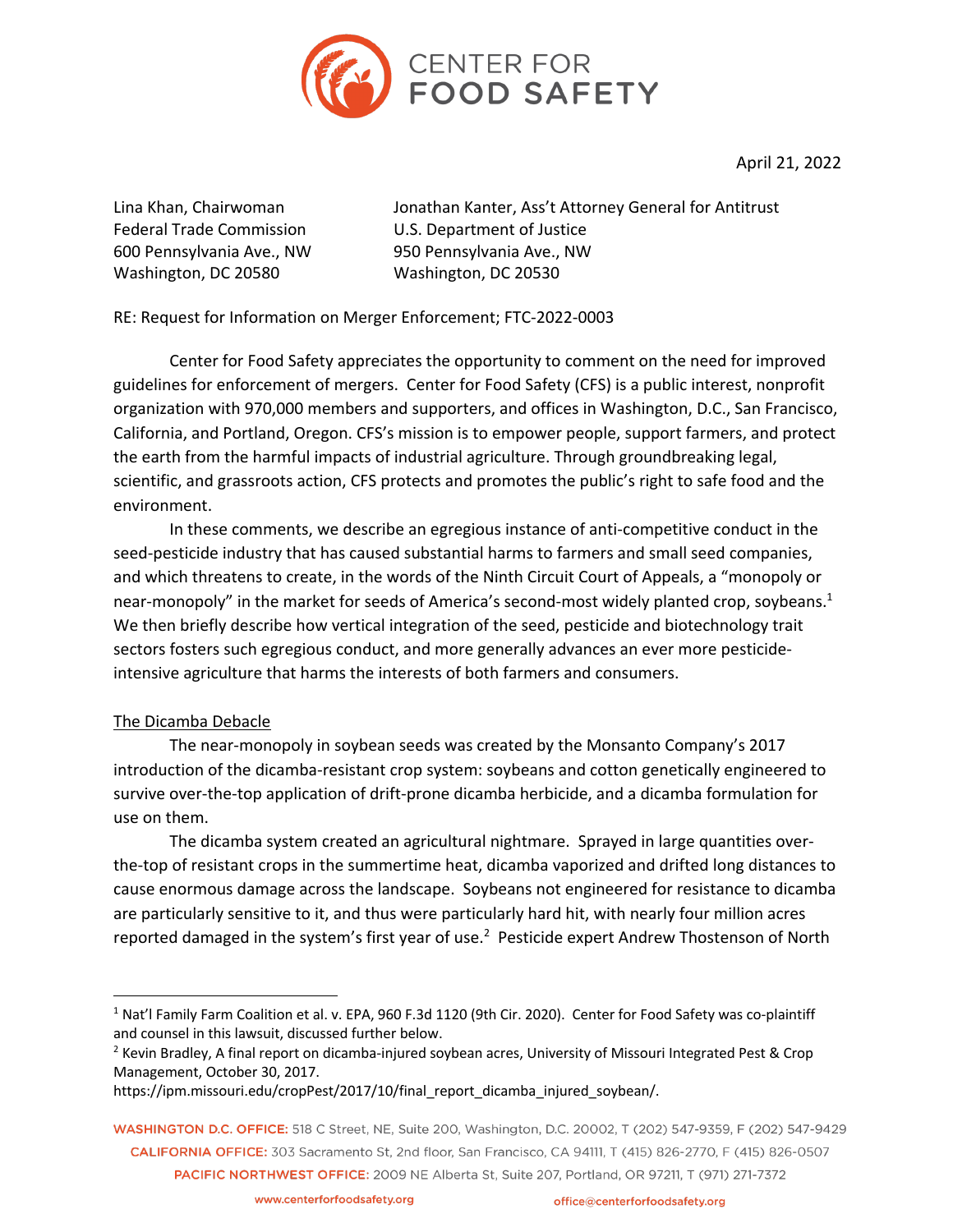Dakota State University said it was unlike anything that "has ever happened in the history of pesticide use in this country."3

Soybean farmers desperate to avoid damage in future years shifted *en masse* to Monsanto's seeds. University of Tennessee's Larry Steckel reported: "Many growers have told me they simply gave up trying to grow [non-dicamba-resistant] soybeans because they had repeatedly seen dicamba injury in past years – often multiple times in the same year."4 North Dakota State University agricultural economist David Ripplinger similarly stated that "almost all" [the farmers he spoke to] are "going to grow dicamba soybeans this year [2018] because they don't want to be exposed to the risk."<sup>5</sup> Thus, it is no surprise that dicamba-resistant crop plantings more than doubled from 2017 to 2019, when they comprised roughly two-thirds of both crops, covering 60 million acres.<sup>6</sup> Based on a 2018 survey of soybean farmers by USDA, from one-third to one-half of the dicamba-resistant soybeans in major soybean states were likely planted for self-protection, since not treated with dicamba.<sup>7</sup>

Center for Food Safety and other groups sued the U.S. Environmental Protection Agency (EPA) for illegally registering the three dicamba formulations for use on resistant crops, alleging in part that EPA had not assessed costs, such as those resulting from dicamba drift damage. The Ninth Circuit ruled in our favor and revoked the three dicamba registrations in June of 2020, though under the Trump Administration EPA re-registered dicamba in October 2020.<sup>8</sup> The same plaintiffs challenged this re-registration. The case is currently pending, and meanwhile dicamba drift has continued to cause devastating damage in 2021, year five of this debacle.

Among the grounds for the Court's revocation was that EPA had failed, as required by the Federal Insecticide, Fungicide and Rodenticide Act, to assess the costs of the registrations, including "the economic cost imposed by the coercion" of farmers to convert to dicamba-resistant crops, "and the resulting anti-competitive effect of that coercion." Aside from higher seed costs for farmers, the Court explained that Monsanto's dicamba system put small independent seed firms at a competitive disadvantage, quoting the principals of Rob-See-Co of Nebraska, and Merschman

<sup>&</sup>lt;sup>3</sup> Robin Booker, Dicamba volatility causes anxiety as new season nears, The Western Producer (May 3, 2018), https://www.producer.com/crops/dicamba-volatility-causes-anxiety-as- new-season-nears/. <sup>4</sup> NFFC, 960 F.3d at 1143.

<sup>5</sup> Id. at 1142-43. In fact, internal memos released in the context of class-action lawsuits against Monsanto reveal that the company anticipated, years before release, that its dicamba system would cause thousands of dicamba drift episodes, and planned to exploit the drift threat as a means to sell farmers its seed. See: Johnathan Hettinger, 'Buy it or else': Inside Monsanto and BASF's moves to force dicamba on farmers, Midwest Center for Investigative Reporting, Dec. 4, 2020, https://investigatemidwest.org/2020/12/04/buy-it-or-else-inside-monsanto-and-basfsmoves-to-force-dicamba-on-farmers/.<br><sup>6</sup> At the same time, USDA estimated that up to 15.7 million acres of soybeans, 18% of the soy planted that year,

were damaged by dicamba drift. See: US EPA, Dicamba use on genetically modified dicamba-tolerant (DT) cotton and soybean: incidents and impacts to users and non-users from proposed registrations, Table 8, Docket: EPA-HQ-OPP-2020-0492-0003, October 26, 2020.<br><sup>7</sup> Seth J. Wechsler et al. (2019). The use of genetically engineered dicamba-tolerant soybean seeds has increased

quickly, benefiting adopters but damaging crops in some fields. USDA Economic Research Service Amber Waves, October 1, 2019, https://www.ers.usda.gov/amber-waves/2019/october/the-use-of-genetically-engineereddicamba-tolerant-soybean-seeds-has-increased-quickly-benefiting-adopters-but-damaging-crops-in-some-fields/. <sup>8</sup> See footnote 1.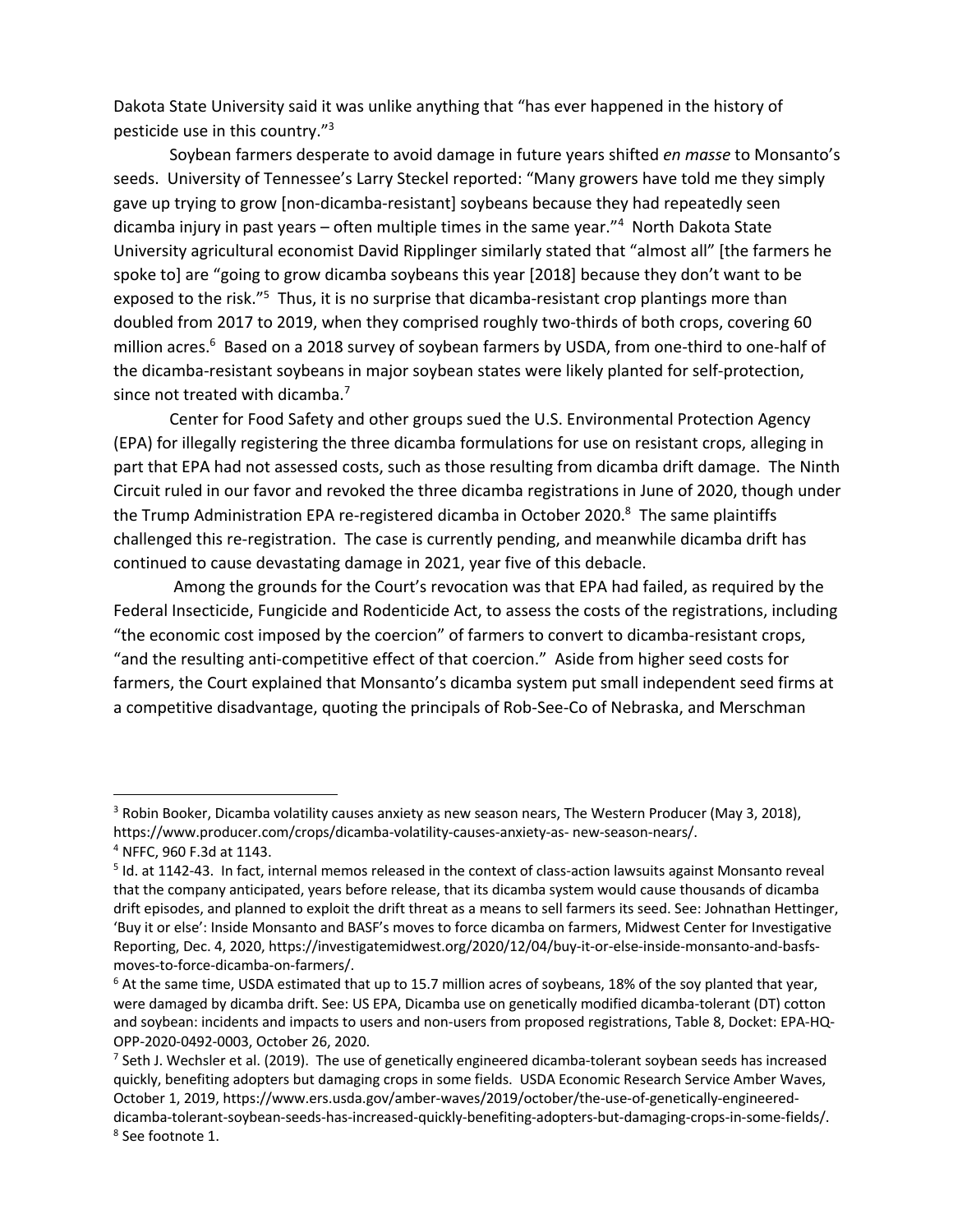Seeds of Iowa, both of whom saw long-term customers abandon them to instead purchase dicamba-resistant seeds, to forestall drift injury, from a Monsanto subsidiary or licensee.<sup>9</sup>

Most insidious is the devastating effect dicamba drift has had on public sector soybean science. University soybean breeding programs in Missouri, Arkansas, Kansas and Nebraska have all seen experimental varieties in their outdoor plots damaged by dicamba drift, destroying valuable research that could help all farmers. As University of Missouri's Pengyin Chen, a professor of soybean breeding and genetics, put it: "If you kill the public research programs, who is going to study disease resistance, or stress tolerance? Those efforts are going to be gone."<sup>10</sup> Chen also worries that dicamba drift will further marginalize affordable, non-commercial, soybean varieties that university breeding programs such as his offer directly to farmers, since they do not incorporate dicamba resistance.

## Vertical Integration of Seeds, Pesticides and Biotechnology Traits

The dicamba debacle described above would likely never have occurred absent vertical integration of the germplasm/seed, pesticide and biotechnology trait sectors. Going forward, similar episodes are far more likely as long as these three sectors remain consolidated.

Since the 1980s, pesticide firms have obtained massive stocks of germplasm via acquisitions of hundreds of major and minor, formerly independent, seed companies. These pesticide firms have also acquired numerous biotechnology start-ups to augment in-house research and development in the techniques of genetic engineering. The latest wave of concentration has seen the six leading seed-pesticide-biotechnology behemoths merge into three still larger entities. Bayer acquired Monsanto, Dow and DuPont merged and spun off their agricultural sectors to form Corteva; and ChemChina acquired Swiss giant Syngenta. A fourth firm, German BASF, is largely a pesticide supplier but has acquired some germplasm.

The integration of these sectors has led to channelization of the research agendas of the conglomerates into narrow pathways that maximize synergies between their seed and pesticide products, and thereby lead American agriculture into an ever more toxic, pesticide-dependent future. It is thus no accident that very nearly 100% of genetically engineered crop acreage in the U.S. comprises crops with one or more herbicide-resistance traits, which dramatically increases use and sales of the companion herbicides. A recent example is Corteva's Enlist crop system, comprising corn, soybean and cotton varieties resistant to 2,4-D, another volatile herbicide of the same class as dicamba. Despite far less crop area devoted to this system as of yet, it is already beginning to generate outsize drift damage, much as dicamba has. The future R&D priorities of the integrated companies is more of the same: crops engineered for resistance to, and hence dramatically increased use and sales of, multiple herbicides.<sup>11</sup>

A second pathway strongly favored by vertical integration of these sectors is coating seeds with insecticides and fungicides. The integrated firms, particularly Bayer/Monsanto and

<sup>9</sup> NFFC, 960 F.3d.

<sup>&</sup>lt;sup>10</sup> Dan Charles, Rogue weedkiller vapors are threatening soybean science, National Public Radio, July 19, 2019. https://www.npr.org/sections/thesalt/2019/07/19/742836972/rogue-weedkiller-vapors-are-threatening-soybeanscience.

 $11$  Bayer recently petitioned USDA to approve a corn variety resistant to five different herbicides, and resistance traits have been identified for most major classes of herbicide, awaiting only incorporation into seed via genetic engineering.